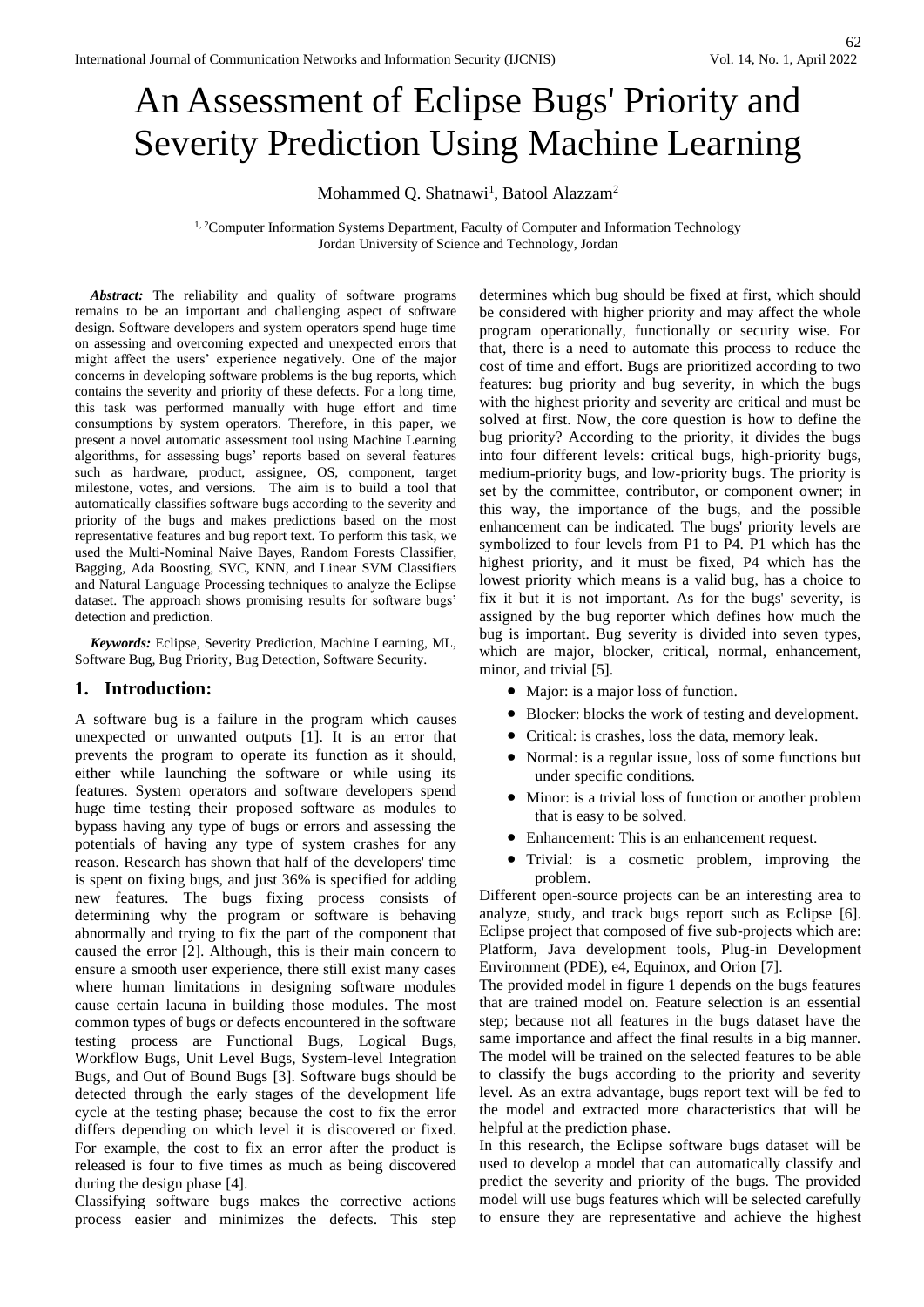results. At the classification process, machine learning algorithms, Random Forests Classifier, Bagging, Ada Boosting, SVC, and KNN, will be used to make bugs severity and priority classification based on hardware, product, component, OS, resolution, version, and status features.



**Figure 1:** Bugs classification and prediction model architecture.

The results will show an F1 score, accuracy, precision, recall, and execution time for each used algorithm at the testing process. On the other hand, a summary of bug reports will be studied using NLP techniques and try to extract the characteristics of the text and used them in the bugs prediction process. The report text will be preprocessed, converted to numerical form to facilitate dealing with, using TF-IDF.

# **2.Related Work**

During the development life cycle, testers and editors are responsible to detect, triaging, and fixing the bugs that exist in the program or software. Bug triaging is an essential step that must be done at the beginning stages, that will consume the cost whether in the time, money, and effort [8]. Different cases cause software bugs, such as what happens during the development process. One of the drawbacks of using machine learning is that these algorithms cannot extract the important feature patterns for learning the classifier. This work aims to use a novel deep learning model for bug severity classification using CNN and random forest with boosting (BCR). This model can learn from the hidden and high representative features in the dataset. NLP techniques deal with the bug report text, and n-gram extracts the features. For CNN, is used to extract the important feature patterns and BCR to classify the multiple bug severity classes [9].

Machine learning algorithms are used in the classification process to compare the severity accuracy, such as the decision tree and random forest. Many of the bugs' reports have incomplete data that relate to the features, which causes inaccurate results. The case deletion, mean imputation, median imputation, and k nearest neighbor are methods that are used to deal with this issue. Different machine learning algorithms are used to predict future software faults depend on historical data and the comparison between each algorithm performance depends on some measures, such as accuracy, precision, recall, F-measure, and ROC curves. The used dataset consists of the number of faults, and the number of test workers for each day. The main goal of this study is to measure the ML performance in the bugs classification process [10].

Bugs detection is a very essential step that should be done at the early level of the software development lifecycle. Which reflects in the software quality, reliability, and the cost of development positively. The machine learning algorithms, such as Logistic regression, Naive Bayes, and Decision tree, are used for bugs' severity classification process. In addition, statistical analysis helps in the detection of the bug. The imbalanced data problem can be solved using the oversampling methods, such as SMOTE [11]. Bugs' reports have a summary or description field as text, at the bug prediction process there is a need to deal with this text and convert it to numeric format to apply the machine learning algorithms. Bag-of-Words and tf-idf transformer are used to convert the text data into feature vectors. At the training and testing processes different machine learning algorithms and make a comparison between the final accuracy results [12]. The inconsistency in the used datasets to design and develop prediction models for software detects leads to get inaccurate results. Self-Paced Association and Node embedding (SPAN) is used to make connections between the text datasets effectively. Also, Software Bug Report Network is used to identify aimed features [13].

Bug's priority is defined based on the emotion words that are included in the bug reports. Emotion values will be assigned for these emotion words. After that, machine learning models are applied to this data to predict the bugs' priority. THE SentiWordNet emotion words corpus is the most corpus used. Dealing with the text part of the dataset is includes tokenization, part of speech, remove the stop words, and lemmatization [14]. The bug severity, component, and problem title are the based features that will be used to make a model that aims to prioritize the bug. As the first step, the text input features are converted to numeric features using TF-IDF. PCA and NMF are used to reduce the complexity and running time of the algorithms. For the clustering approach, X-Mean and K-Mean algorithms are used, SVM, Naive Bayes classifiers are applied to all features. The FindBugs, JLint, and PMD are three bug-finding tools used in this research applied on open projects, namely Columba Lucene, and Scarab to assign the priority of the bug. The developed model is an improvement of the existing models, which use two new bugs features, classification algorithms, and feature reduction techniques [15].

There were many tries to find alternatives to the manual code testing and detect the defects, which is time and effort consuming. They got the main advantage from the neural networks, which have multiple layers that allow extracting the high-level features from the original dataset to solve the problems. Deep Belief Networks (DBN), CNN, LSTM, and Transformer architecture are the most popular deep learning techniques used for software bugs detection [16]. Deep neural networks can be appropriate to deal with bug prediction. The TensorFlow and traditional python algorithms are used from the scikit-learn python package. The best setup of the networks is decided according to the best F1-measure result, such as learning rate, number of layers, number of learning epochs, number of neurons, the early stopping, and dynamic learning rates. The final results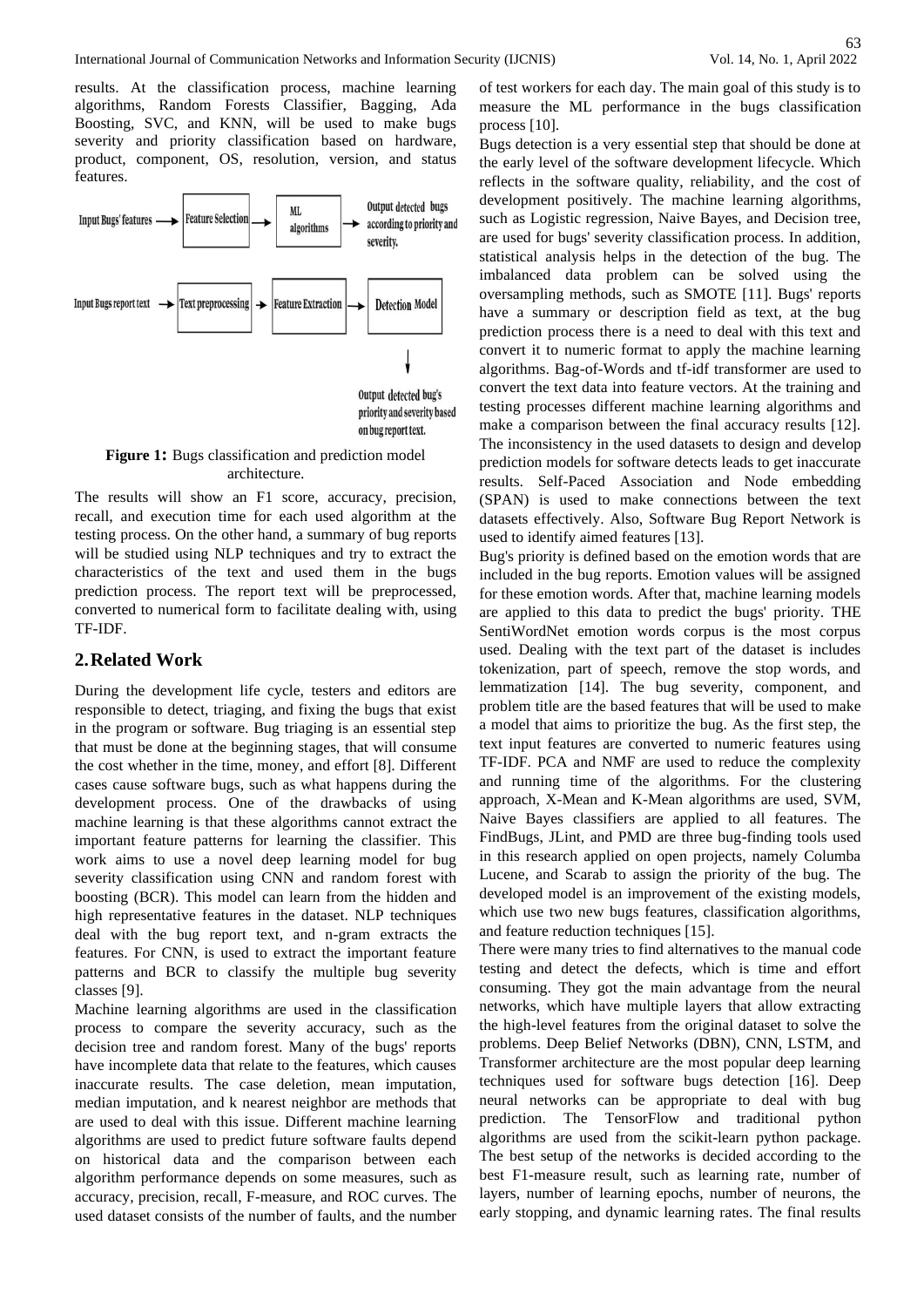are also compared to the final results using machine learning algorithms [17]. The convolution neural networks can be used for software bug triaging to deal with the text features in the dataset. Word2vec is used to make a word vector representation. Then, CNN is combined with batch normalization, pooling, and a full connection approach to learning from the word vector. This work is based on three large open projects, namely Eclipse, Mozilla, and NetBeans. The text preprocessing approach includes word segmentation, Stemming, and Stop words removal. CNN model extracts the high-level features from the text, the different spatial scales are used with convolution kernels. The ReLU is used as an activation function to avoid the gradient descent problem. For the dimensionality problem, the maximum pooling operation is used. This model shows high performance comparing with many other machine learning algorithms [18]. Machine learning is one of the approaches that is used in the bug prediction process. ML is widely used because it gives accurate results and good analysis. Systematic Literature Review (SLR) is a methodology that contains identifying, evaluating, and understanding steps for the available research. During this work, the goal is to know What kind of machine learning techniques have been selected for the prediction model? Which performance measures should be used? and Which metrics are frequently used? The six techniques that have been identified are Bayesian Network (BN), Neural Network (NN), Support Vector Machine (SVM), Clustering, Feature Selection (FS), and Ensemble Learning (EL). Through these used techniques, NN is the most widely used.

For the measurement, there are types, such as graphical measure and numerical measure. The graphical measure consists of the precision-recall curve, cost curve, and ROC curve, whereas numerical measure consists of accuracy, F-Measure, precision, recall [19]. The duplicated software bugs' reports it's a problem that faces many of the software companies, which these companies have a large number of users and customers that can submit a huge number of bugs reports for the same fault. Many techniques are used to deal with this problem, such as the classification technique.

The feature extraction technique that reduces the feature size and yet retains the information that is most critical for the classification. The N-grams are used to deal with the text part of the dataset, which compute the distance between the incoming stack traces and the historical set of bug reports stack traces. For the linear combination between the reports and non-textual features such as component and severity. This approach is applied to the Eclipse dataset which has thousands of bugs reports [20]. The main goal or purpose of detecting the root cause of the software bugs is to reduce the manual involvement in the software development process. Using the Eclipse bugs dataset, ten of the root cause categories are decided based on the most common bugs causes. Then, using ML algorithms, such as Naive Bayes, Maximum entropy, SVM, and Decision Trees. F1-score, precision, and recall are used as measurements [21]. Feature selection strategy is used at bugs' severity types detection process. The work shows that a ranking-based strategy and ensemble feature selection show better performance than using a commonly used maximization-based strategy based on F1-score measure using Eclipse, and Mozilla bugs'

severity dataset [22]. Bugs' priority is very important to tell when the bug should be resolved, in case the process of filtering bug reports and assigning priority manually is very heavy, time and effort consuming. With the increasing number of bugs and bugs' reports, there need to design a model that can detect the bugs' priority. The provided model uses component name, summary, assignee, and reporter as features in the model that may affect bugs' priority. The model is a 5-layer deep learning RNN-LSTM neural network. The text-preprocessing step is applied to the bugs' summary. Bugs' report passes through five levels, Open, In-Progress, Resolved, Closed, and Reopened. Bug's priority is classified or labeled to low and high.

The results from this provided model are compared to others from models using ML algorithms, such as SVM, KNN. The study showed that LSTM reported the best performance results based on all performance measures [23]. Software bugs' datasets have many features that can be used at bugs' priority determining process. Problem title, summary, and component name features are used in this work. The textual data is converted to numerical formal to facilitate dealing with using the TF-IDF technique. PCA and NMF are used for feature reduction, besides clustering and classification algorithms. The authors in [24] proposed a novel approach for malware detection in Android devices since they are vulnerable for continuous attacks although they are the most popular. The authors used ensemble machine learning algorithms for malware and anomaly detection since using a single anomaly classifier will not be as effective as using ensemble classifiers. The authors proposed grid search Ngram system call sequence features to improve the accuracy of anomaly and malware detection in mobile-based devices.

Many works focus on using the bugs' reports to classify the bugs' severity as secure and non-secure bugs. Using text data and making preprocessing on the text by N-gram for feature extraction. Then use a machine learning algorithm, such as a stacking-based Naive Bayes classifier to classify the extracted features data. The model performance is measured using F1- score and compared to SVM and Decision Tree algorithms performance on the Eclipse dataset [15].

The used approach counts the probability for all the sentences for both classes 0 and 1according to the probability for each word in the sentence. Then, make a comparison between which class has the highest probability [25]. Three features are used to detect the bugs' severity, such as component name, product, and OS; because of the severity of the existed bug associated with the component and product. Besides these features, the stack trace is used in this model as a source of bugs' reports. KNN algorithm is used in this work, the used algorithm computes the nearest class of the bugs' severity for the inputted bug report [26]. The idea of bugs data study is the same, the core difference in what are the used ML algorithms, the feature selection techniques, the selected features from the bugs' reports, and the environment of the dataset. The final results are compared according to precision, recall, accuracy, F1-score. Some approaches depend on unstructured data, such as summaries, and descriptions of the bugs. For that, unstructured data need to be preprocessed using for example word embedding, tokenization [27]. Bugs reports are submitted significantly by the users, Stack Overflow is a website for asking and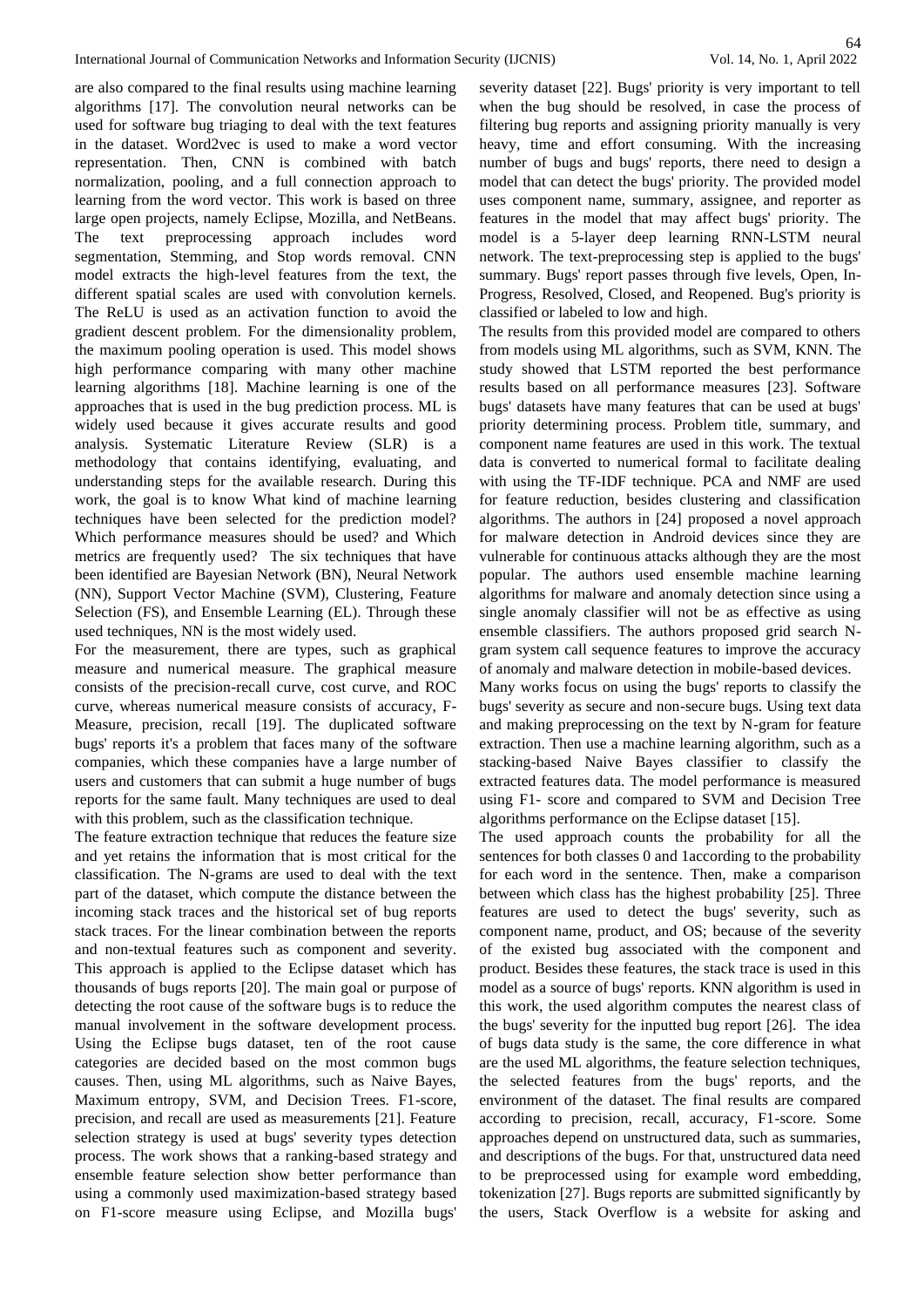65<br>Vol. 14, No. 1, April 2022

answering different questions and problems. For that this website can be used to collect a dataset about potential bugs that may users suffer from as bugs' summaries and descriptions. Then, apply techniques for preprocessing the text. Using the maximum likelihood method to train the logic regression model [28]. Text mining techniques have a core role in analyzing and developing models of bugs' reports databases. Such as word embedding that captures the semantics of the text. The work shows the effectiveness of using word2vec for bugs' severity prediction process, the results show using a bigger window size improves the classifier's performance. Xgboost and Random Forest ML algorithms are used because of their ability for classifying the bugs' severity with a small number of records or infrequent appearance of words specific to each class.

# **3.Proposed System**

In case most software programs have become large and complicated, software bugs need to take into consideration. Detecting and fixing bugs problem at initial levels that reflected positively on the quality, security, and performance of the program, and will save time and effort. Machine learning algorithms and Natural language processing techniques (NLP) have a great effort in software bugs classification and prediction. Depending on the historical bugs data ML and NLP can be used to build an automated model for classification and prediction software bugs instead of the manual way the be used by testers and editors.

With the emergence of new types of software bugs, there is a significant need to find new ways to detect and deal with them. Software bugs reports can be used to study and recognize new features and characteristics of new bugs. NLP techniques give a manner to analyze, study and extract characteristics from the text, which enable the testers and editors to recognize the software bugs deeply and facilitate the detecting and fixing processes.

In this research, the Eclipse software bug dataset will be used to develop a model that can automatically classify and predict the severity and priority of the bugs. The proposed model can be helpful and facilitate the testers' and editors' work during the testing process and the development life cycle generally.



The overall architecture of the proposed system can be found in figure (2).

severity and priority classification and prediction system

#### **3.1 Eclipse overview:**

Eclipse is an open-source project since November 2000, is an integrating development tools platform, is an open and extensible architecture based on plug-ins [29]. Although Eclipse was developed for Java applications, plug-ins also

allow the developers to create other applications with other languages, such as C, C++, COBOL, PHP, Python, and Perl. Using the plug-ins, Eclipse can work with network applications, database management systems, and modeling tools. IBM has established the Eclipse and gave to the opensource community. The consortium's primary goal was marketing and business affairs to provide code administrated and controlled by the Eclipse community.

The Java Development Tool (JDT) is a plug-in permit to use Eclipse as Java IDE. As for the PyDev plug-in permits Eclipse to be used as Python IDE. CDT is a plug-in that allows Eclipse to be used for developing applications using  $C/C_{++}$  [30].

The Eclipse Modeling Framework (EMF) is a code generator for creating software applications and tools based on a structured data model. EMF has a big advantage in providing tools and runtime support; to generate a set of Java classes for the model, as well as adapter classes for viewing and command-based editing, and a basic editor [31].

#### **3.2 Dataset Overview**

The dataset size is 10000 rows, that consists of 30 features describing the bugs. These features are: Bug ID, Product, Component, Assignee, Status, Resolution, Summary, Changed, Assignee Real Name, Classification, Flags, Hardware, Keywords, Number of Comments, Opened, OS, Priority, QA Contact, QA Contact Real Name, Reporter, Reporter Real Name, Severity, Tags, Summery, Target Milestone, URL, Version, Votes, Whiteboard, and Alias.

These features have different effects on determining the importance of each resulting bug, and thereafter its severity and priority. This dataset is collected from the Eclipse environment and includes various bugs that harm this IDE. It has two main classes, severity, and priority. The severity is divided into seven classes, major, blocker, critical, normal, enhancement, minor, and trivial, and three priority classes, high, middle, and low. These two main classes are used together to decide which bug should be solved first, which is the most harmful, and which is normal and can skip it.

The data set contains a summary as a short text description about the bugs. In this case, the text needs to deal with in another way, many features can be extracted from the text which is helpful in the classification process and identifying each type. The discrimination between the minor bugs from the blocker bugs for example can be learned. Figure 3 shows part of dataset features.

|       |                |                                      |                             |                 |                   |                                                                                                                                                                                                                                                          |                                                             |                          |                         |                          | Number         |                                                            |                                                           |             | $*$ $\circ$ $\blacksquare$ $\blacksquare$ $\blacksquare$ $\vdots$ |
|-------|----------------|--------------------------------------|-----------------------------|-----------------|-------------------|----------------------------------------------------------------------------------------------------------------------------------------------------------------------------------------------------------------------------------------------------------|-------------------------------------------------------------|--------------------------|-------------------------|--------------------------|----------------|------------------------------------------------------------|-----------------------------------------------------------|-------------|-------------------------------------------------------------------|
|       |                | Bug<br>ID Product Component Assignee |                             |                 | Status Resolution |                                                                                                                                                                                                                                                          | Sunnary Changed                                             | Assignee<br>Real Name    | Classification Hardware |                          | of<br>Connents | Opened                                                     |                                                           | 05 Priority | Reporter                                                          |
| 353   | DT             | $\overline{u}$                       |                             | aechi VERIFIED  | <b>FIXED</b>      | $\begin{tabular}{ll} \bf Pckage Wewer, order resource follow & \begin{tabular}{l} \bf 2002-01-\\ \bf 17 & \bf 184 min \\ \bf 0efsec., & \begin{tabular}{l} \bf 0.218-04 & \bf 1.645 minum \\ \bf 0.218-04 & \bf 0.228-04 \\ \end{tabular} \end{tabular}$ |                                                             |                          | Edips                   | Äll                      |                | $\begin{array}{r} 2001 \\ 3 \\ 1040 \\ 225824 \end{array}$ | $\begin{array}{c} \text{Windows} \\ \text{N} \end{array}$ | PI.         | iedi                                                              |
| 5115  | DĪ             | Debug                                |                             | aschi VERIFIED  | FIXED             | Workspace source locator fails with $\begin{array}{r} 2001411 \ 13 \\ 13 \\ 1611199 \end{array}$ Anschlimann                                                                                                                                             |                                                             |                          | Eclipse                 | $\overline{\mathcal{R}}$ | 10             | $^{2001}_{10-19}$<br>1341:25                               | Windows<br>2000                                           | PI          | dancelipse                                                        |
| 7329  | DÌ             | $\overline{u}$                       |                             | seschi VERIFIED | FIXED             | $\begin{tabular}{c} Online view: overage spelling "Add" \\ \hspace*{2.5cm} 180000 11 \\ \hspace*{2.5cm} 180000 1000000 \\ \end{tabular}$                                                                                                                 |                                                             | .<br>Marin<br>Aeschliman | Edipse                  | $\overline{\kappa}$      |                | $\begin{array}{r} 2001 \\ 2 & 0140 \\ 024449 \end{array}$  | Windows<br>$\overline{M}$                                 | PI.         | datiel meget                                                      |
| 824   | DT             | ū                                    |                             | aeschi VERIFIED | FOULD             | $\begin{tabular}{c} Organization adds explicit import = \begin{tabular}{c} 300242\\ \end{tabular} \end{tabular} \begin{tabular}{l} \bf Step 13\\ \end{tabular} \begin{tabular}{c} {\bf Right number} \\ \end{tabular}$                                   |                                                             |                          | Edipse                  | R                        |                | 2002-<br>$01-23$<br>13:42:36                               | other                                                     | PI          | knt radicff                                                       |
| 32831 | JDT            | $\overline{u}$                       |                             | sochi VERIFIED  |                   | $\begin{tabular}{c} \bf{NSE} & \bf{NPE} & \bf{Msh} \\ \bf{DD} & \bf{Msh} \\ \bf{bulk} & \bf{Msh} \\ \bf{bulk} & \bf{Msh} \\ \end{tabular}$                                                                                                               |                                                             |                          | Edipse                  | $\overline{R}$           |                | 2003-<br>$5 - 02-24$<br>17:12:49                           | Linux<br>Motif                                            | PI.         | arine                                                             |
|       |                |                                      |                             |                 |                   |                                                                                                                                                                                                                                                          |                                                             |                          |                         |                          |                |                                                            |                                                           |             |                                                                   |
| 69815 | Platform       |                                      | Debug darineclipse VERIFIED |                 | FIXED             | DBCS - System console cannot<br>diglay Unicode                                                                                                                                                                                                           | $\begin{array}{c} 2004 \cdot 11 \\ 01 \end{array}$<br>10404 | Dum<br>Wright            | Edipse                  | $\overline{\text{R}}$    | IF.            | $\begin{array}{c} 2004 \\ 0742 \\ 053330 \end{array}$      | Windows<br>XP                                             | P3          | sibung                                                            |
| 70539 | DT.            |                                      | Debug darineelipse VERIFIED |                 | FIXED             | [ $IISE$ 5] $IDI$ support for extensible<br>connectors                                                                                                                                                                                                   | 2004-12-<br>03<br>15:03:09                                  | Data<br>Wright           | Edipse                  | $\overline{\mathbf{R}}$  |                | $\begin{array}{c} 2004 \\ 07.22 \\ 11:23.59 \end{array}$   | Windows<br>XP                                             | P3          | dainedipse                                                        |
|       | 70841 Platform |                                      | Ant daringcline VERIFIED    |                 | FDED              | Move to Aut 1.6.2 26                                                                                                                                                                                                                                     | 20544                                                       | Daria                    | <b>Ecline:</b>          | R                        | $\mathbf{Q}$   | $\frac{2004}{07-26}$                                       | Windows                                                   |             | P3 Dain Successor                                                 |

**Figure 3:** An overview on the Eclipse dataset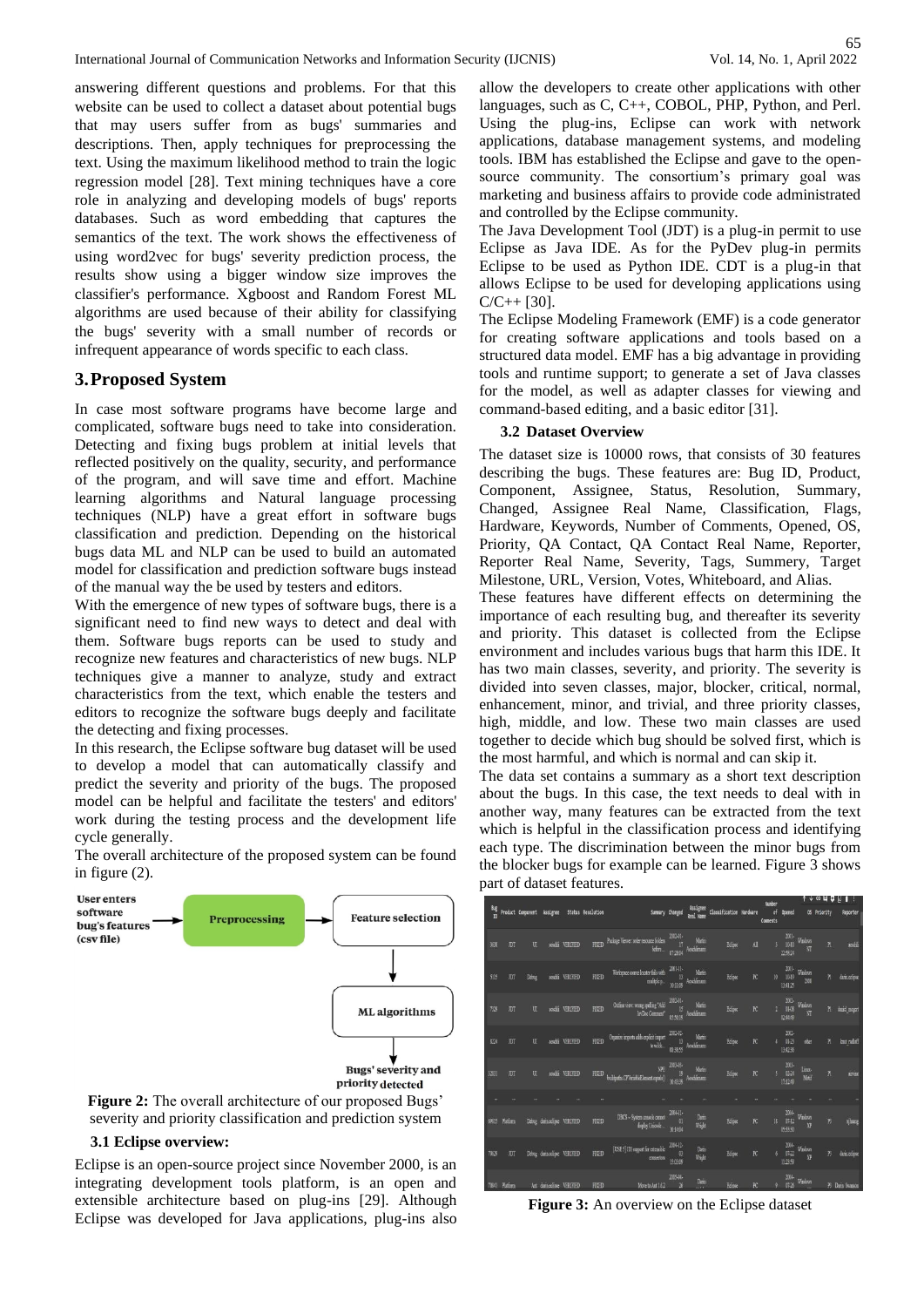These features will be studied and analyzed to choose the most effective and representative features that will improve the final results.

#### **3.3 Data Pre-processing and Cleaning**

The most important aspect that was taken into consideration in the preprocessing phase was the feature selection. Because all features do not have the same importance level in the task, and each one may affect the final results differently. So, the features must be chosen in a way that efficiently serves the task. In addition, the dataset in not balanced, which that affect the accuracy degree that the results may be not accurate as should.



**Figure 4:** Correlation between the bugs' features, with severity as the target feature

#### *3.3.1 Text Pre-processing*

The text may contain numbers, special characters, foreign letters, or unwanted spaces. All of these reduce the efficiency of the model's work. In this step unwanted characters, punctuations, numbers, or spaces were removed from the description and the summary of the text in the dataset. The regular expressions from the Python library along with lemmatization were applied on the dataset. used to deal with the text cleaning process. The main goal of using lemmatization is to avoid producing features that are semantically similar but syntactically different.

## *3.3.2 Converting Text to Numbers*

There are different approaches are used to convert the text data into numerical forms, such as the Bag of Words (BoW) model that will be used in this work. The Bag of Word model has one drawback as it cannot consider the frequency of the word that may vary from one document to another, or from text to another. To overcome this problem, Term Frequency-Inverse Document Frequency (TF-IDF) was also used. TF-IDF multiplies the word frequency by the inverse document frequency.

#### *3.3.3 Label Encoding*

In machine learning, most of the used datasets contain multiple labels and these labels may be words or numbers depending on the class that represents. Label encoding is converting labels into numeric form to be machine-readable. It is an essential pre-processing step when dealing with structured datasets in supervised learning.

The correlation between the chosen bugs' features is shown in Figure 4, the figure shows the relationship for each feature with the other which allows knowing how may affect each other. For example, the strongest relation as shown in the figure is between OS and Hardware. This figure helps to explain what are features that more affect the Severity as the target feature, Version, Hardware, OS, and Resolution have the highest correlation score.



**Figure 5:** Correlation between the bugs' features, with priority as the target feature.

As for the Priority as the target feature, Figure 5 shows the correlation between the chosen features and how much affect each other. As clearly shown the Priority feature has the highest correlation score with the Version feature.

## **3.4 System Methodology**

The most important and affected features will be used in the classification process such as Priority, OS, Hardware, Component, Product, Version, Votes, Resolution, Classification, Status, Severity. As for, the severity, and priority features will be used as a label for bugs classification and prediction alternately. The severity will be re-labeled as an integer number to facilitate dealing with it.

Because this work focuses and works on a multi-labeled dataset the challenge is to build a model which can distinguish between different bugs' severity and priority types. A series of Machine learning algorithms were experimented to assess their performance such as KNN , Random Forest, and SVM.

Dataset was not balanced and therefore the results may not be accurate. To overcome this issue we used two techniques: feature selection and oversampling (the Synthetic Minority Oversampling Technique (SMOTE)) along with ensemble learning method (e.g. voting classifier, bagging decision tree, Ada Boost). The evaluation metrics used are the level of accuracy, F1 score, precision, and recall. Also, the tf-idf will be used to study the text features, count the terms that are repeated in the corpus; that may help to distinguish between the types of bugs' severity.

## **4.Experimental Results and Discussion**

In this work, several experiments were produced to show the power of the provided system. Different Machine Learning algorithms were applied in these experiments to detect Eclipse's software bugs.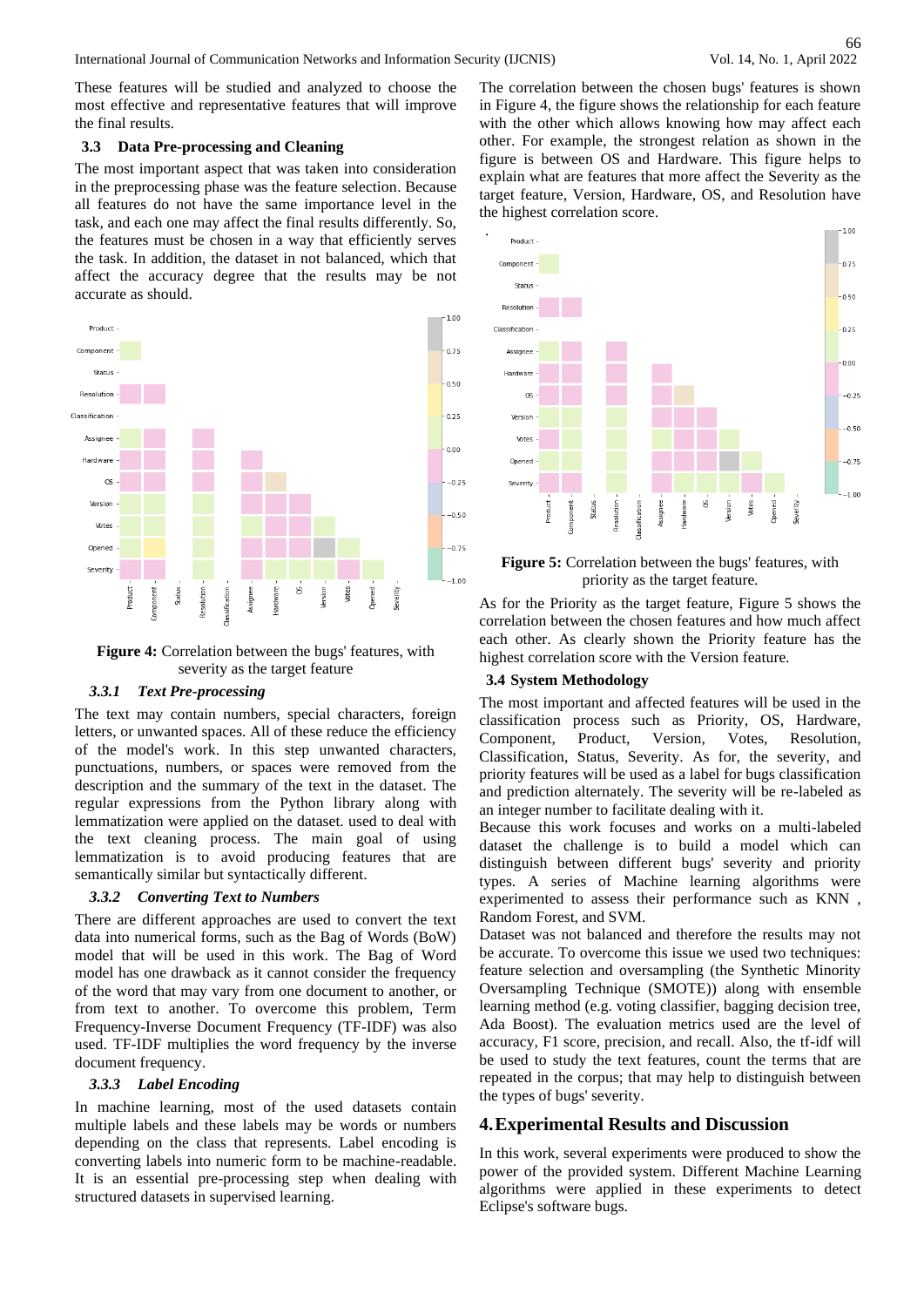Machine Learning algorithms were applied in two stages. In the first stage, the highest correlated features were used,

such as Priority, OS, Hardware, Component, Product, Version, Votes, Resolution, Classification, Status, Severity, the Severity, and Priority were used as target feature alternately. As for the second stage, bugs' reports were used as a feature in the bugs detection process labeled by bugs' severity.

Table 1 summarizes the results obtained from several ML algorithms used. It also shows the final results of the system using different ML algorithms to make the detection process of the bugs' severity depending on the bugs' summary text. The used algorithms extracted features from the reports and used them in the detection process and distinguishing between severity different types

Table 2, on the other hand, shows the final results of the system using different ML algorithms to make the detection process of the bugs' priority depending on the bugs' summary text. The used algorithms extracted features from the reports and used them in the detection process and distinguishing between priority different types.

|                                                       | <b>Table 2:</b> The results of the system using the bugs' reports as |
|-------------------------------------------------------|----------------------------------------------------------------------|
| system feature, and bugs' priority as target feature. |                                                                      |

| <b>Algorithm</b><br><b>Name</b>   | Accuracy | <b>Training</b><br>Time | - - - - - - - - - - - <i>-</i><br><b>Prediction</b><br>Time | F1<br>score | <b>Precision</b> | Recall |
|-----------------------------------|----------|-------------------------|-------------------------------------------------------------|-------------|------------------|--------|
| multinomial<br>NB                 | 59%      | 0.24                    | $0.05$ sec                                                  | 73          | 59               | 96     |
| Random<br>Forest                  | 60.4%    | $0.30$ sec              | $0.43$ sec                                                  | 73          | 63               | 87     |
| <b>SVM</b>                        | 61%      | 10.5 <sub>sec</sub>     | $0.06$ sec                                                  | 73          | 65               | 84     |
| Majority<br>voting                | 65 %     | 43.0 sec                | $0.79$ sec                                                  | 79          | 67               | 95     |
| Bagging                           | 60.4%    | 1729.4<br>sec           | $13.1$ sec                                                  | 77          | 73               | 83     |
| <b>Ada Boosting</b>               | 59 %     | 111.83<br>sec           | $6.41$ sec                                                  | 73          | 61               | 90     |
| Stochastic<br>Gradient<br>Descent | 61%      | 687.14<br>sec           | $0.14$ sec                                                  | 75          | 61               | 96     |

Tables 3 summarize the results obtained using several features' alternations and variations and their effect in the assessment process.

**Table 3:** The results of the system using the representative bugs' features, and bugs' severity as target feature

| <b>Algorithm</b><br><b>Name</b> | <b>Accuracy</b> | <b>F1</b> score | <b>ROC</b> |
|---------------------------------|-----------------|-----------------|------------|
| Dummy<br>classifier             | 65.6%           | 3.0             | 0.5        |
| <b>Random</b><br>Forest         | 100%            | 1.0             | 1.0        |
| <b>KNN</b>                      | 92.4            | 7.4             | 8.2        |
| Bagging  <br><b>PCA</b>         | 100%            | 1.0             | 1.0        |
| <b>Bagging</b><br><b>Multi</b>  | 9.9             | 9.9             | 9.9        |
| <b>Ada Boosting</b>             | 91%             | 5.3             | 7.7        |
| <b>SVC</b>                      | 99.8%           | 9.9             | 9.9        |

**Table 4:** The results of the system using the representative bugs' features, and bugs' severity as target feature/ Over-

| sampling. |  |
|-----------|--|
|-----------|--|

| <b>Algorithm</b><br><b>Name</b> | <b>Accuracy</b> | F1 score | <b>ROC</b> |
|---------------------------------|-----------------|----------|------------|
| Ada<br><b>Boosting</b>          | 90.8%           | 7.9      | 9.2        |
| <b>Bagging</b>                  | 100%            | 1.0      | 1.0        |

**Table 5:** The results of the system using the representative bugs' features, and bugs' severity as target feature/ Feature Selection**.**

|                                 | Selection.      |          |            |
|---------------------------------|-----------------|----------|------------|
| <b>Algorithm</b><br><b>Name</b> | <b>Accuracy</b> | F1 score | <b>ROC</b> |
| Ada<br><b>Boosting</b>          | 91.1%           | 5.3      | 7.7        |
| <b>Bagging</b>                  | 90.2%           | 7.9      | 8.3        |

Table 6: The results of the system using the representative bugs' features, and bugs' priority as target feature

| <b>Algorithm</b><br><b>Name</b>  | <b>Accuracy</b> | F <sub>1</sub> score | <b>ROC</b> |
|----------------------------------|-----------------|----------------------|------------|
| <b>Dummy</b><br>classifier       | 64.6%           | 2.0                  | 0.5        |
| Random<br><b>Forest</b>          | 100 %           | 1.0                  | 1.0        |
| <b>KNN</b>                       | 94.5%           | 8.2                  | 8.8        |
| <b>Bagging</b>  <br><b>Multi</b> | 100%            | 1.0                  | 1.0        |
| <b>Bagging</b>  <br><b>PCA</b>   | 9.9             | 9.9                  | 9.9        |
| Ada<br><b>Boosting</b>           | 90.9%           | 5.3                  | 7.7        |
| <b>SVC</b>                       | 99.8%           | 9.9                  | 9.9        |

**Table 7:** The results of the system using the representative bugs' features, and bugs' priority as target feature/ Over-

sampling**.**

|                                 | $v_{\text{unip}}$ |          |            |  |  |
|---------------------------------|-------------------|----------|------------|--|--|
| <b>Algorithm</b><br><b>Name</b> | <b>Accuracy</b>   | F1 score | <b>ROC</b> |  |  |
| Ada                             | 90.8%             | 7.8      | 9.2        |  |  |
| <b>Boosting</b>                 |                   |          |            |  |  |
| <b>Bagging</b>                  | 100%              | 1.0      | 1.0        |  |  |

**Table 8:** The results of the system using the representative bugs' features, and bugs' priority as target feature/ Feature Selection**.**

|                                 | ociocuon.       |          |            |
|---------------------------------|-----------------|----------|------------|
| <b>Algorithm</b><br><b>Name</b> | <b>Accuracy</b> | F1 score | <b>ROC</b> |
| Ada                             | 90.9%           | 5.5      | 7.7        |
| <b>Boosting</b>                 |                 |          |            |
| <b>Bagging</b>                  | 100 %           | 9.9      | 9.9        |

#### **4.1 Result Analysis**

The previous tables show the effect of feature selection on the assessment process proposed in this paper. It is shown that when using bugs' summary as the main feature and data label with priority and severity alternately, the results range between 73% - 79% in reference to F1-score, since we are using unstructured data.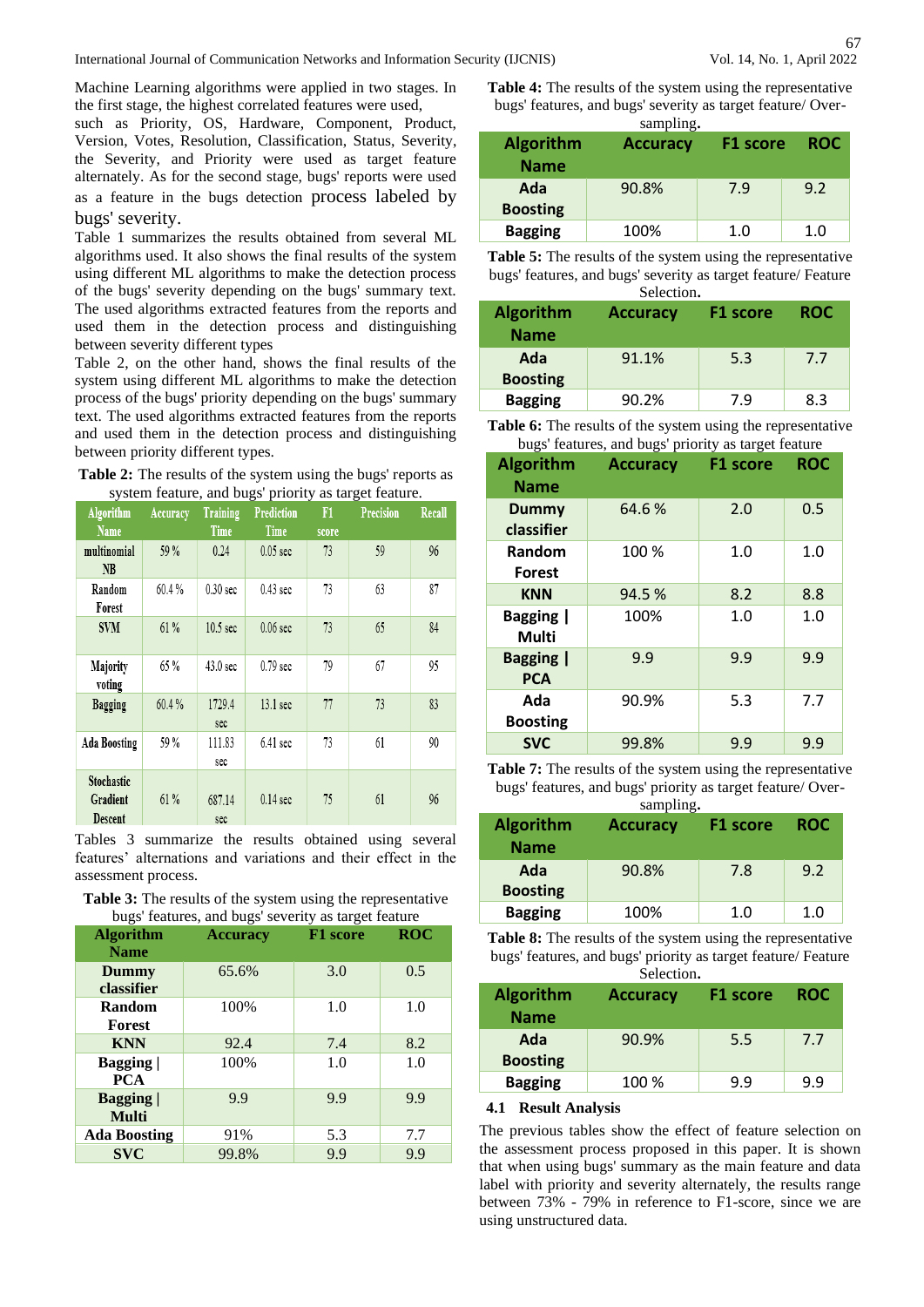In terms of using structured data as model features, such as OS, Hardware, Component name, Product, Version, Votes, Resolution, Classification, Status, and data label with priority and severity alternately. These features were chosen based on the correlation degree between them and the priority and severity; to ensure the result is accurate, representative. The final results of using ML algorithms, such as KNN, Bagging, Ada-Boosting, SVC, Random Forest, show a very good performance based on F1-score, ROC curve, and accuracy measures.

In order to improve the result and the model performance, two techniques were used, Feature selection and Oversampling techniques. SMOTE focuses on samples near the border of the optimal decision function and will generate samples in the opposite direction of the nearest neighbors' class and connect inliers and outliers.

For the feature-selection technique, according to the correlation result in Figures 4 and 5, nine features were used as they have highest relationship score with both bugs' severity and priority. In this case two ML algorithms were used, Bagging and Ada-Boosting, the final results were very good in reference to the F1-score, accuracy, and ROC curve measures.

# **5. Conclusion**

This paper proposes a detection bugs' severity and priority system using the Eclipse bugs dataset. Since dealing with bugs process is not easy and take a huge effort, financial and time cost.

The proposed model passed on two phases for the detection of bugs. The first stage was bugs' summary which was preprocessed before being used in the model. Then, the machine learning algorithms, Naive Bayes, Random Forest, SVM, Ada Boosting, Bagging, KNN, and Stochastic Gradient Descent, were applied and trained the model to distinguish and detect the bugs' severity and priority types. To improve the performance two techniques were applied, Over-sampling, and feature selection, the performance improvement was noticed.

In the second phase, 12 representative features were selected from the 30 features from the dataset, Product, Component, Status, Resolution, Classification, Assignee, Hardware, OS, Version, Votes, and Opened. Then applied the same used ML algorithms and notice the model performance during the bugs' severity and priority detection process.

The model performance was better when the 12 features were used instead of using the bug's summary. The comparison process was done depending on Accuracy, F1 score, and ROC curve final results, before and after applying the over-sampling and feature-selection techniques.

#### **References**

- [1] 360logica, "Difference between Defect, Error, Bug, Failure and Fault!," [https://www.360logica.com/blog/difference](https://www.360logica.com/blog/difference-between-defect-error-bug-failure-and-fault/)[between-defect-error-bug-failure-and-fault/](https://www.360logica.com/blog/difference-between-defect-error-bug-failure-and-fault/) Accessed in October 2021.
- [2] Gema Rodríguez-Pérez, Gregorio Robles, Alexander Serebrenik, Andy Zaidman, Daniel M. Germán & Jesus M. Gonzalez-Barahona, "How bugs are born: a model to identify how bugs are introduced in software components," Springer Nature, p. 47, 2020.
- [3] J. Unadkat, "6 Common Types of Software Bugs Every Tester Should Know," [https://www.browserstack.com/guide/types-of](https://www.browserstack.com/guide/types-of-software-bugs)[software-bugs,](https://www.browserstack.com/guide/types-of-software-bugs) BrowserStack, June 2021, accessed in October

2021

- [4] Sanket, "The exponential cost of fixing bugs," Deepsource, January 2019, Sanket, "The exponential cost of fixing bugs," DEEPSOURCE, 2019, accessed in October 2021.
- [5] T. Sidorova, "Software Testing Basics: Types of Bugs and Why They Matter," ScienceSoft, [https://www.scnsoft.com/software-testing/types-of-bugs,](https://www.scnsoft.com/software-testing/types-of-bugs)  accessed in November 2021.
- [6] Hassan, Zohaib, Iqbal, Naeem, Zaman, Abnash, "Towards Effective Analysis and Tracking of Mozilla and Eclipse Defects using Machine Learning Models based on Bugs Data," Soft Computing and Machine Intelligence, vol. 1, no. 1, 2021.
- [7] Vikas Chandra, Leo Ufimtsev, David Williams and John Arthorne and others., "Eclipse/Bug Tracking," Eclipse Foundation, 2021, [https://wiki.eclipse.org/Eclipse/Bug\\_Tracking,](https://wiki.eclipse.org/Eclipse/Bug_Tracking) accessed in November 2021.
- [8] Guo, S., Zhang, X., Yang, X. et al. Developer Activity Triaging: Via Convolutional Neural<br>Process Lett 51, 2589-2606 (2020). Network. Neural Process Lett 51, 2589–2606 (2020). https://doi.org/10.1007/s11063-020-10213-y
- [9] Ashima Kukkar 1, Rajni Mohana 1, Anand Nayyar 2, Jeamin Kim 3, Byeong-Gwon Kang 4,\* and Naveen Chilamkurti 5, "A Novel Deep-Learning-Based Bug Severity Classification Technique Using Convolutional Neural Networks and Random Forest with Boosting," Sensors, p. 22, 2019.
- [10] Awni Hammouri, Mustafa Hammad, Mohammad Alnabhan, Fatima Alsarayrah, "Software Bug Prediction using Machine Learning Approach," (IJACSA) International Journal of Advanced Computer Science and Applications,, vol. 9, p. 6, 2018.
- [11] S. Delphine Immaculate; M. Farida Begam; M. Floramary, "Software Bug Prediction Using Supervised Machine Learning Algorithms," in 2019 International Conference on Data Science and Communication (IconDSC), Bangalore, India, 2019.
- [12] Thamali Madhushani Adhikari; Yan Wu, "Classifying Software Vulnerabilities by Using the Bugs Framework," in 2020 8th International Symposium on Digital Forensics and Security (ISDFS), Beirut, Lebanon, 2020.
- [13] Hufsa Mohsin a, Chongyang Shi a,∗, Shufeng Hao b, He Jiang c, "SPAN: A self-paced association augmentation and node embedding-based model for software bug classification and assignment," ELSEVIER, vol. 236, p. 107711, 2022 .
- [14] QASIM UMER , HUI LIU , AND YASIR SULTAN, "Emotion Based Automated Priority Prediction for Bug Reports," in IEEE Access, Beijing 100081, China, 2018.
- [15] SHAHID IQBAL1, RASHID NASEEM 2, SALMAN JAN 3, SAMI ALSHMRANY4, MUHAMMAD YASAR5, AND ARSHAD ALI4, "Determining Bug Prioritization Using Feature Reduction and Clustering With Classification," in Digital Object Identifier, 2020.
- [16] Akimova, Elena N., Alexander Y. Bersenev, Artem A. Deikov, Konstantin S. Kobylkin, Anton V. Konygin, Ilya P. Mezentsev, and Vladimir E. Misilov. 2021. "A Survey on Software Defect Prediction Using Deep Learning" *Mathematics* 9, no. 11: 1180. https://doi.org/10.3390/math9111180
- [17] Rudolf Ferenc, Dénes Bán, Tamás Grósz, Tibor Gyimóthy, Deep learning in static, metric-based bug prediction, Array, Volume 6, 2020, 100021, https://doi.org/10.1016/j.array.2020.100021.
- [18] S. Iqbal, R. Naseem, S. Jan, S. Alshmrany, M. Yasar and A. Ali, "Determining Bug Prioritization Using Feature Reduction and Clustering With Classification," in *IEEE Access*, vol. 8, pp. 215661-215678, 2020, doi: